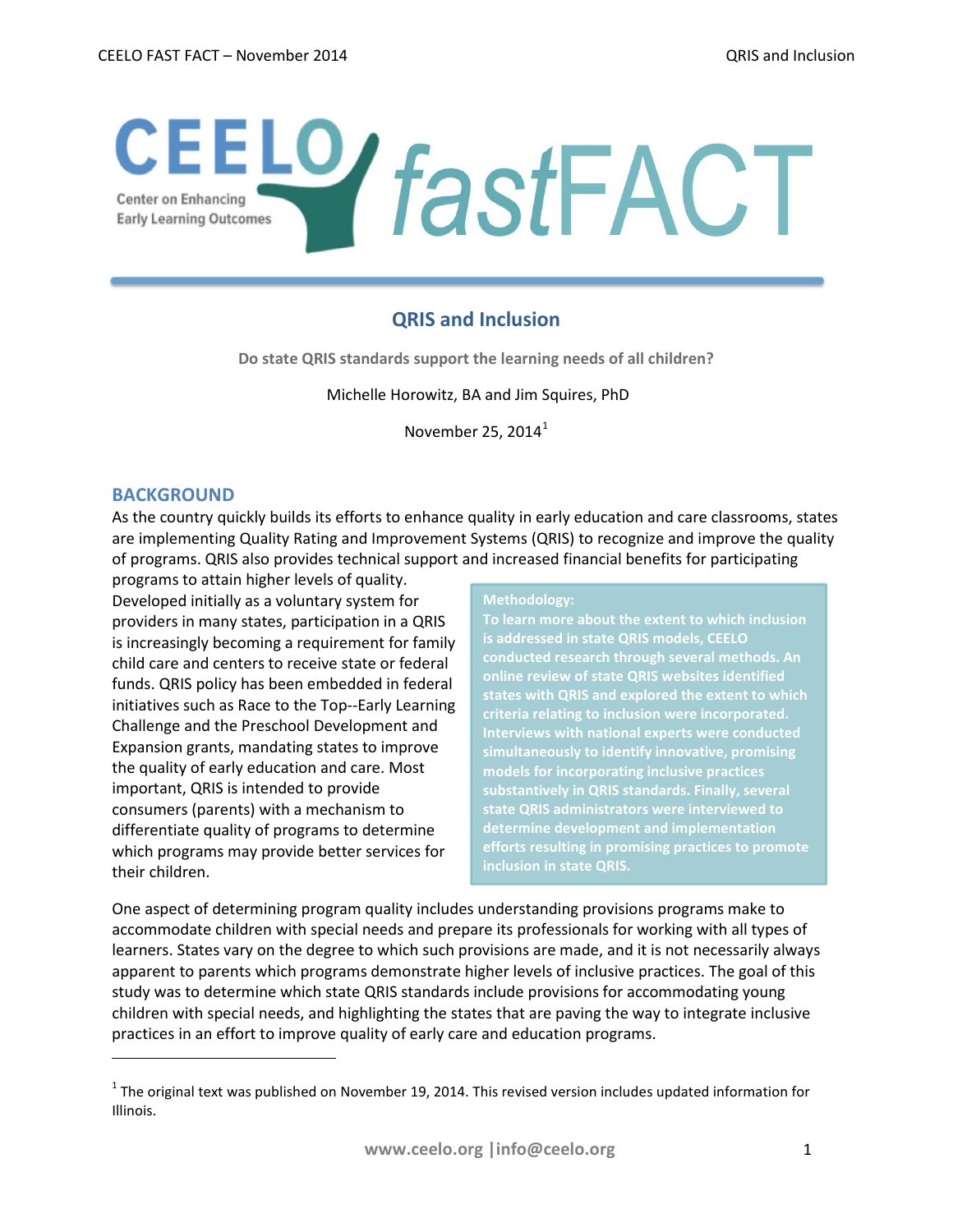# **What We Know**

- QRIS began as a way to improve the quality of child care and has expanded to encompass programs offered by Head Start and state-funded pre-K as mixed-model service delivery becomes more prevalent.
- Each state establishes its own QRIS standards and approaches to rating quality of programs that participate. Definitions of quality, criteria, and designation levels vary nationally.
- States vary in their level of incorporating standards supporting inclusion as a specific component of their QRIS.
- Program capacity to serve all types of learners is a key indicator of program quality. QRIS is valuable to inclusion efforts in order to make sure young children with special needs are receiving high quality, specialized support.
- States include incentives for programs participating in QRIS to promote continuous improvement, including additional funding for professional development opportunities and for demonstrating strong inclusive practices. While no states are currently awarding incentives to promote inclusionary language in their standards, this is something that may be addressed in future legislation.
- QRIS continues to evolve for many states, which are currently evaluating and refining structures in response to emerging research and policy demands.

# **What We Learned**

- Information about QRIS was available for 49 states and the District of Columbia. Four states were in the planning phase of QRIS and 3 were piloting their systems. Among the remaining 43 states (including DC), 42 reported having fully operational QRIS systems (Florida and California use regional systems) and one state did not have information about an existing QRIS. For additional information on each state's QRIS see Figure 1**.**
- Research into criteria used in state QRIS models showed a majority including special needs provisions in their quality-rating program, but the degree to which inclusion was addressed varied. Only 29 of 42 states with QRIS indicated any substantive reference to inclusive practices in their design.
- Most programs receive credit for providing rudimentary provisions for inclusion based on childcare licensing regulations. They do not necessarily go beyond the basic level of ensuring open enrollment or working with outside specialists to ensure accommodations to address all children's needs.
- Additional federal and state support would be beneficial for QRIS administrators, with equitable input from all state stakeholders to make inclusion a higher priority for early education and care quality in state QRIS models.
- Many states are currently refining QRIS systems, including efforts to strengthen criteria for determining the quality of inclusive practices. Information on the current status of these efforts was not readily available for review.
- No state has a unique designation through their QRIS in place for parents of children with special needs to clearly identify programs with exemplary inclusionary practices. Initial efforts are underway in several states.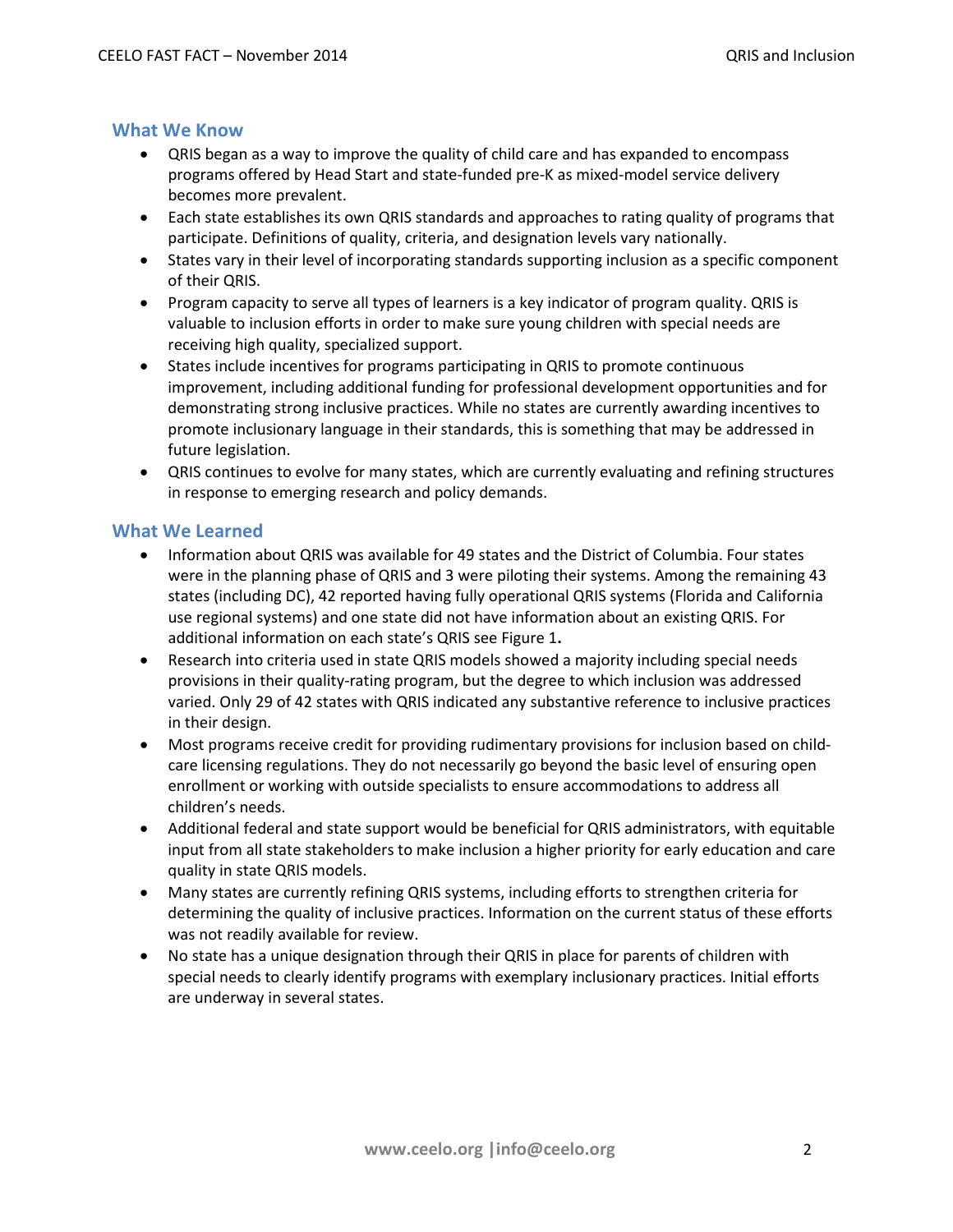# **Promising Developments**

Currently no state has a mechanism for parents of children with special needs to clearly identify programs that might be considered to have exceptional inclusionary practices through their QRIS; however, several states are developing promising practices. Some states, such as Georgia, Illinois, Maryland, and North Carolina, have developed a more comprehensive plan of action to address inclusion, including providing additional resources and incentives to support implementation. Many more states are on the path to strengthening their inclusionary practices within QRIS and improving their methods of identifying high quality, inclusive programs.

#### **Illinois[2](#page-2-0)**

[Excelerate Illinois,](http://www.excelerateillinoisparents.com/) Illinois's quality rating system has begun to implement a voluntary Award of Excellence for Inclusion of Children with Special Needs for programs at the highest level of quality. Any program that has received "Gold Circle" quality (highest level of quality) may apply for the Award of Excellence. Evidence of high quality includes a Self-Study Portfolio, as Illinois recognizes that all programs fulfill standards differently. Annual reviews using different forms of evidence are also practiced to ensure the program is continuing to address inclusion needs and program monitoring. Illinois completed a pilot study of this scale and revised materials and protocol for full implementation in February 2015. Excelerate Illinois is also hiring a director for inclusion and three regional inclusion coaches to support continuous improvement for inclusion within QRIS which includes child care, public prekindergarten, and Head Start programs.

#### **Georgia**

Georgia [Quality Rated](http://decal.ga.gov/QualityInitiatives/QualityRated.aspx) not only encourages, but also expects all programs to include children with special needs. Georgia will be introducing a tiered system program in 2015 for 3-star (top designation) programs to receive an inclusion designation encompassing all disabilities. Georgia is not planning to provide additional student reimbursement for top-rated "I" programs at this time. While this QRIS program will focus only on top-rated 3-star programs, there will still be certain criteria based on the Inclusive Classroom Profile (ICP) all programs will have to demonstrate during an unannounced validation visit before the program can receive their 3 star "I" rating. The ICP is an evaluation that measures the quality of inclusion at the classroom level (see below on North Carolina's QRIS).

#### **North Carolina**

l

North Carolina's quality rating and improvement system called [Star Rated License System](http://ncchildcare.dhhs.state.nc.us/parents/pr_sn2_ov_sr.asp) consists of core requirements and points within a block system. Within the points system, programs can earn specialization points for meeting requirements associated with specific specialization areas, including special needs. Programs that receive enough credits could receive a "Program of Distinction" designation. Effective March 2014, programs are required to describe the ways children with special needs have opportunities for inclusion with children who are typically developing. [The Inclusive](http://npdci.fpg.unc.edu/measuring-quality-inclusion-inclusive-classroom-profile)  [Classroom Profile,](http://npdci.fpg.unc.edu/measuring-quality-inclusion-inclusive-classroom-profile) an assessment measuring the quality of inclusion in the classroom, was developed by the Frank Porter Graham Institute and piloted in 51 inclusive settings in North Carolina. The assessment

<span id="page-2-0"></span> $2$  The information on Illinois was updated on 11/25/14 from the originally published text to reflect recent developments.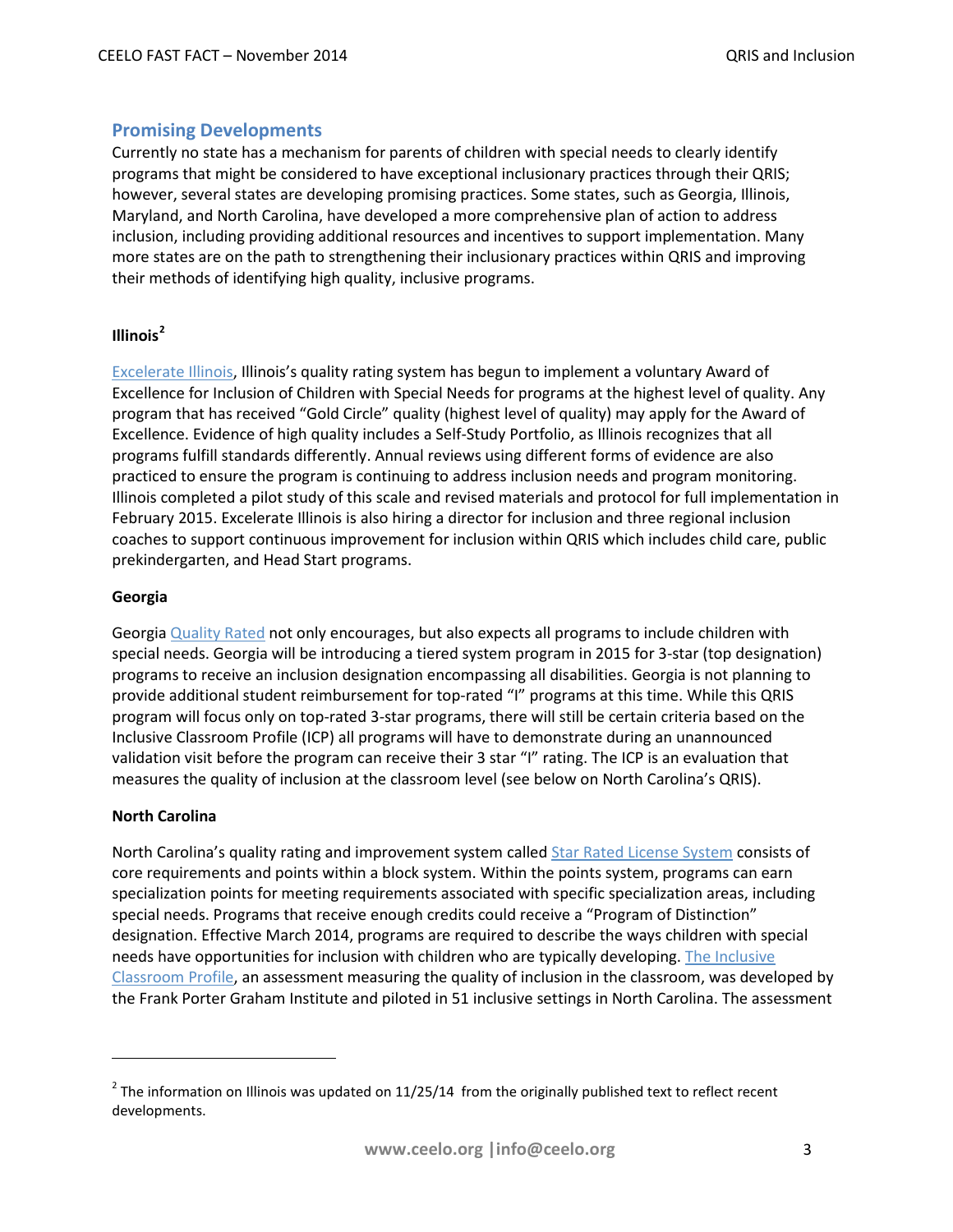provides a quantifiable assessment tool to gauge the quality of inclusionary practices in an early childhood classroom setting.

#### **Maryland**

Although a readily identifiable designation for inclusion is already part of Maryland's QRIS, Maryland [Excels,](http://marylandexcels.org/4562) the state is taking measures to recognize and strengthen inclusionary early childhood quality by offering a professional development [webinar series](http://www.mcie.org/events?utm_source=MDEXCELS+PARTICIPANTS&utm_campaign=be370eb6d8-Maryland_EXCELS_October_Newsletter&utm_medium=email&utm_term=0_2b1c0d9ca6-be370eb6d8-201206749) to meet program needs. The 5-part series will address several topics, such as first steps to inclusion in the classroom, tips for teachers, and methods for supporting children with different abilities.

# **Implications for Policy and Practice**

State QRIS continue to evolve as they evaluate and refine standards and develop professional development in response to emerging research and policy demands. This presents an opportunity to strengthen QRIS to support inclusive practice and ensure that children of all learning abilities have access to high quality early care and education. We suggest the following:

- **1.** Incorporate inclusion as a distinguishing component of quality more prominently in designing and implementing a state QRIS. Inclusion efforts should go beyond requirements found in basic child care licensing regulations. Federal and national leadership can strengthen quality inclusion practices in QRIS and alleviate disparities across states.
- **2.** Design a QRIS as a user-friendly system for parents, to more clearly identify programs in their area that will best meet their needs. Programs could use a "Five Star-I" designation or special recognition to help quality inclusive programs stand out from less-specialized programs.
- **3.** Use appropriate, validated instruments, such as ICP, for self-assessment and external review in QRIS.
- **4.** Consider additional incentives for more inclusionary measures. For example, use increased reimbursement bonuses for programs effectively serving children with special needs.
- **5.** Establish links with higher education for technical assistance and professional development. For example, establish a hotline number or provide coaches who specialize in inclusion.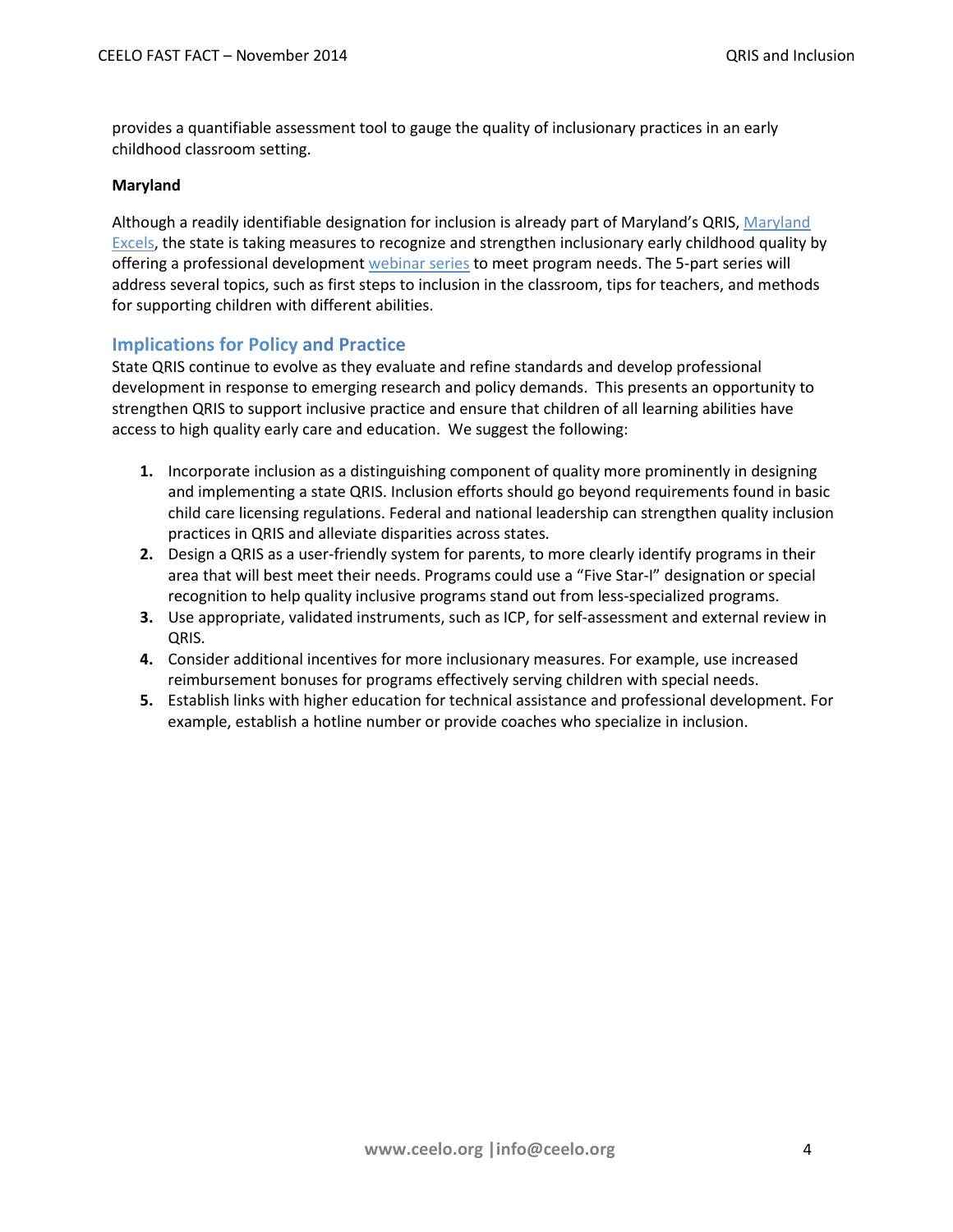# **Figure 1. Do State QRIS Address Inclusion?**

| <b>State</b>         | <b>QRIS</b> | <b>Special Needs</b>     | <b>Resources &amp; Notes Addressing Inclusion</b>                                                   |
|----------------------|-------------|--------------------------|-----------------------------------------------------------------------------------------------------|
|                      |             | <b>Language Included</b> |                                                                                                     |
| Alabama              | Pilot       |                          |                                                                                                     |
| Alaska               | Planning    | N/A                      |                                                                                                     |
| Arizona              | Yes         | No                       |                                                                                                     |
| Arkansas             | Yes         | No                       |                                                                                                     |
| California           | Regionally  | Yes                      | California Race to the Top-Early Learning Challenge (RTT-ELC) Tiered Quality Rating and             |
|                      |             |                          | <b>Improvement System (TQRIS)</b>                                                                   |
|                      |             |                          | <b>RTT-ELC Implementation</b>                                                                       |
|                      |             |                          | Approximately 77 percent of California's RTT-ELC grant funding will be spent at the local level to  |
|                      |             |                          | support a voluntary network of 17 Regional Leadership Consortia, each led by an established         |
|                      |             |                          | organization that is already operating or developing a quality rating and improvement system (QRIS) |
| Colorado             | Yes         | <b>Yes</b>               | Colorado Shines Quality Rating and Improvement System Point Structure Guide for Quality Levels 3-   |
|                      |             |                          | 5                                                                                                   |
| Connecticut          | Planning    | N/A                      |                                                                                                     |
|                      |             |                          |                                                                                                     |
| District of Columbia | Yes         | No                       |                                                                                                     |
| Delaware             | Yes         | Yes                      | <b>Early Care &amp; Education Center Standards</b>                                                  |
| Florida              | Regionally  | N/A                      | Different QRIS programs for regions covered                                                         |
| Georgia              | Yes         | Yes                      | <b>Quality Rated Program Manual</b>                                                                 |
| Hawaii               | Pilot       | Yes                      | <b>Quality Rating and Improvement System (QRIS) Pilot Main Page</b>                                 |
|                      |             |                          | Quality Rating and Improvement System (QRIS) Pilot: Policies & Procedures Manual                    |
| Idaho                | Yes         | Yes                      | Idaho Steps to Quality: Quality Rating & Improvement System (QRIS)                                  |
| Illinois             | Yes         | Yes                      | ExceleRate Illinois Award of Excellence for the Inclusion of Children with Special Needs            |
| Indiana              | Yes         | Yes                      | Standards for Participation in Indiana: Licensed Child Care Center                                  |
| lowa                 | Yes         | No                       |                                                                                                     |
| Kansas               | Yes         | No                       |                                                                                                     |
| Kentucky             | Yes         | <b>No</b>                |                                                                                                     |
| Louisiana            | Yes         | No                       |                                                                                                     |
| Maine                | Yes         | <b>No</b>                |                                                                                                     |
| Maryland             | Yes         | Yes                      | <b>Child Care Center Standards</b>                                                                  |
|                      |             |                          | <b>Inclusive Early Childhood Education Webinar Series</b>                                           |
| Massachusetts        | Yes         | Yes                      | <b>Key Indicators of Quality</b>                                                                    |
|                      |             |                          | MA QRIS Standards Revisions: Center-Based/School Based Programs                                     |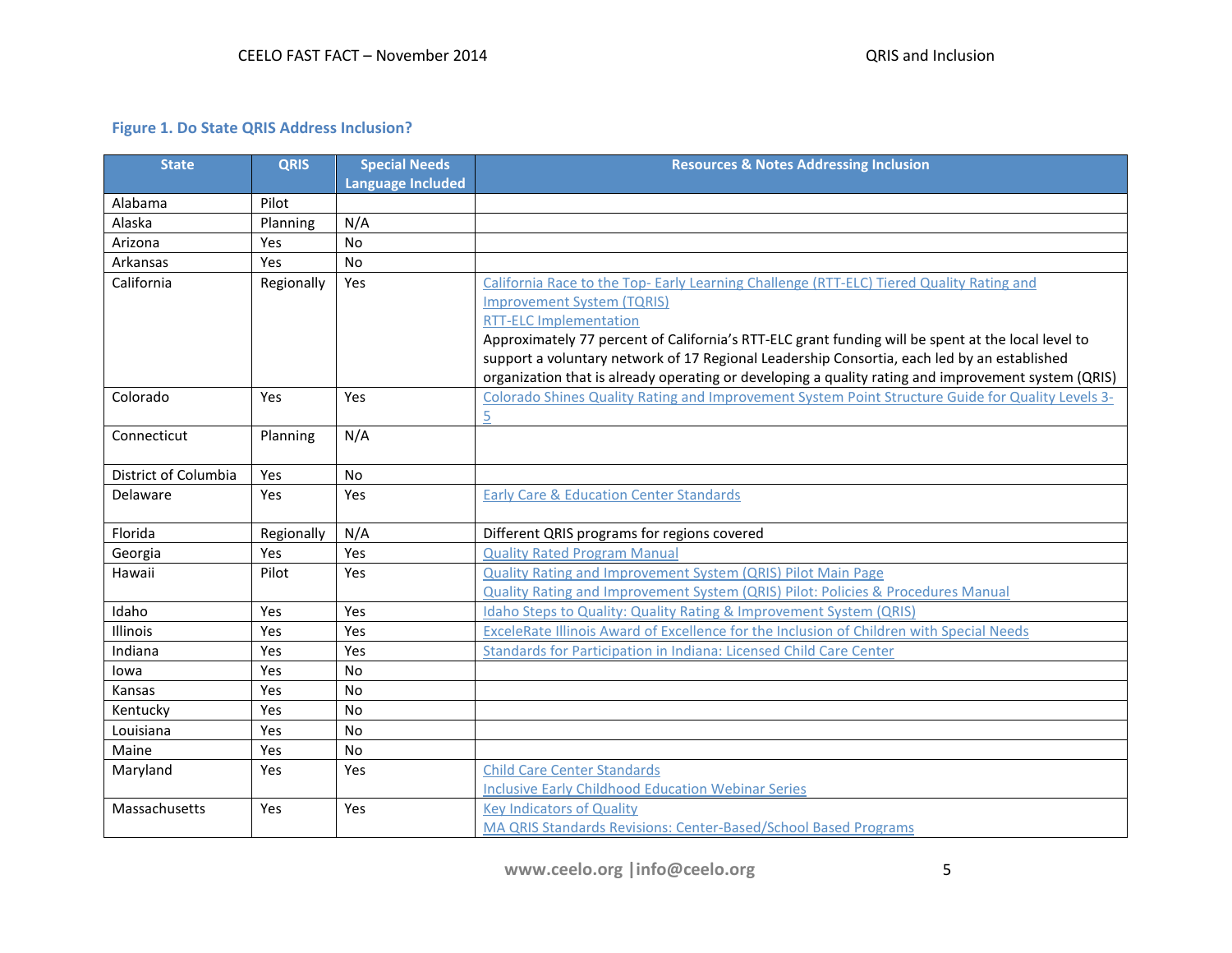| <b>State</b>      | <b>QRIS</b> | <b>Special Needs</b>     | <b>Resources &amp; Notes Addressing Inclusion</b>                                                |
|-------------------|-------------|--------------------------|--------------------------------------------------------------------------------------------------|
|                   |             | <b>Language Included</b> |                                                                                                  |
| Michigan          | Yes         | Yes                      | <b>Great Start to Quality Standards and Points</b>                                               |
| Minnesota         | Yes         | Yes                      | Parent Aware Indicators and Scoring Full Rating for Center-based Programs                        |
| Mississippi       | Yes         | <b>No</b>                |                                                                                                  |
| Missouri          | <b>No</b>   | <b>No</b>                |                                                                                                  |
| Montana           | Yes         | Yes                      | <b>Best Beginnings STARS to Quality</b>                                                          |
| Nebraska          | Yes         | Yes                      | A Program Guide to Nebraska's Step Up to Quality Standards, Rating and Improvement System        |
| Nevada            | Yes         | Yes                      | Silver State Stars Quality Rating & Improvement System (QRIS)                                    |
| New Hampshire     | Yes         | Yes                      | <b>New Hampshire Quality Rating System</b>                                                       |
| New Jersey        | Piloting    | Yes                      | <b>Grow NJ Kids: Center and School-Based Standards</b>                                           |
| <b>New Mexico</b> | Yes         | Yes                      | New Mexico Focus: Essential Elements of Quality for Center-Based Early Care and Education        |
|                   |             |                          | Programs                                                                                         |
| New York          | Yes         | Yes                      | Standards for Center/School-based Early Learning and Development Programs                        |
| North Carolina    | Yes         | Yes                      | The North Carolina Quality Rating Improvement System (QRIS) Advisory Committee Executive         |
|                   |             |                          | Summary                                                                                          |
|                   |             |                          | <b>Chapter 9- Child Care Rules</b>                                                               |
| North Dakota      | Yes         | <b>No</b>                |                                                                                                  |
| Ohio              | Yes         | Yes                      | <b>Standards for Programs</b>                                                                    |
|                   |             |                          | Step Up to Quality Guidance Document Part I- Introduction                                        |
|                   |             |                          | While special needs are not explicitly included in the Standards for Programs, Preschool Special |
|                   |             |                          | Education programs have begun participating and all programs will be rated by July 2018.         |
| Oklahoma          | Yes         | No.                      |                                                                                                  |
| Oregon            | Yes         | Yes                      | <b>Oregon's Quality Rating and Improvement System</b>                                            |
| Pennsylvania      | Yes         | Yes                      | <b>Keystone STARS: Continuous Quality Improvement for Learning Programs</b>                      |
| Rhode Island      | Yes         | Yes                      | <b>Child Care Center and Preschool Quality Framework</b>                                         |
| South Carolina    | Yes         | Yes                      | ABC Quality Special Needs/ Different Abilities and Needs                                         |
| South Dakota      | Planning    | N/A                      |                                                                                                  |
| Tennessee         | Yes         | Yes                      | The Tennessee Star-Quality Child Care Program                                                    |
| Texas             | Yes         | Yes                      | <b>Texas Workforce Commission Texas Rising Star Provider Certification Guidelines</b>            |
| Utah              | Yes         | Yes                      | <b>Opening a Quality Child Care Center</b>                                                       |
| Vermont           | Yes         | Yes                      | <b>Step Ahead Recognition System (STARS) Standards</b>                                           |
| Virginia          | Yes         | Yes                      | <b>Standards for Classroom-Based Programs</b>                                                    |
| Washington        | Yes         | Yes                      | Early Achievers, Washington's Quality Rating and Improvement System Standards                    |
| Wisconsin         | Yes         | Yes                      | <b>Quality Indicator Point Detail: Quality Rating and Improvement System Overall Model</b>       |
| Wyoming           | Planning    | N/A                      |                                                                                                  |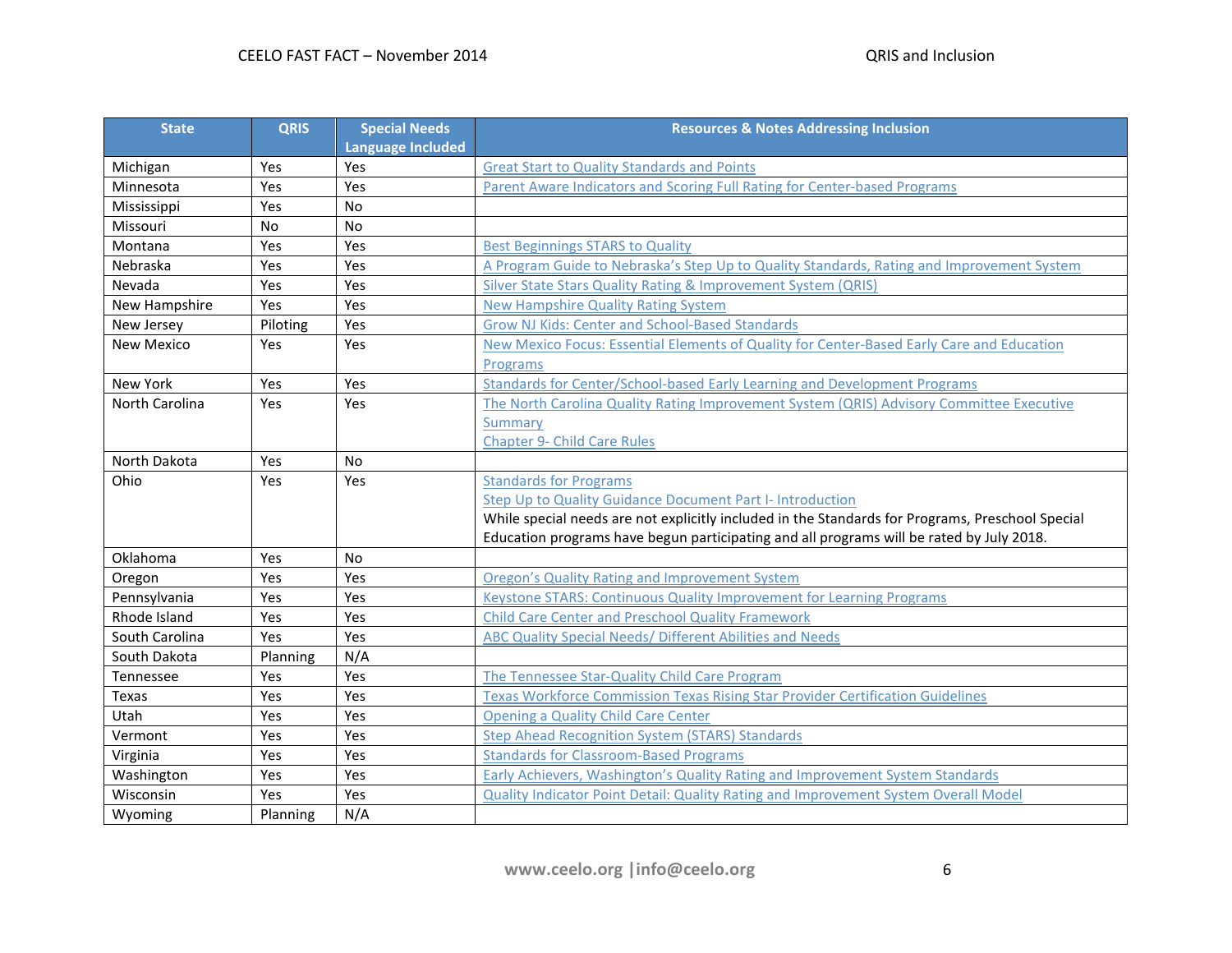# **Resources and Links**

BUILD Initiative Quality Rating and Improvement Systems (QRIS) <http://www.buildinitiative.org/TheIssues/EarlyLearning/QualityQRIS.aspx>

Division for Early Childhood. (2014). *DEC recommended practices in early intervention/early childhood special education 2014*. Arlington, VA: Author. Retrieved from [http://www.dec](http://www.dec-sped.org/recommendedpractices)[sped.org/recommendedpractices](http://www.dec-sped.org/recommendedpractices)

Frank Porter Graham Institute. (2014). *Measuring the quality of inclusion: The Inclusive Classroom Profile.* Chapel Hill, NC: Author. Retrieved fro[m http://npdci.fpg.unc.edu/measuring-quality-inclusion](http://npdci.fpg.unc.edu/measuring-quality-inclusion-inclusive-classroom-profile)[inclusive-classroom-profile.](http://npdci.fpg.unc.edu/measuring-quality-inclusion-inclusive-classroom-profile)

Head Start Center for Inclusion <http://depts.washington.edu/hscenter/>

National Early Childhood Inclusion Institute <http://inclusioninstitute.fpg.unc.edu/>

QRIS Compendium (2014) <http://qriscompendium.org/>

QRIS National Learning Network <http://qrisnetwork.org/>